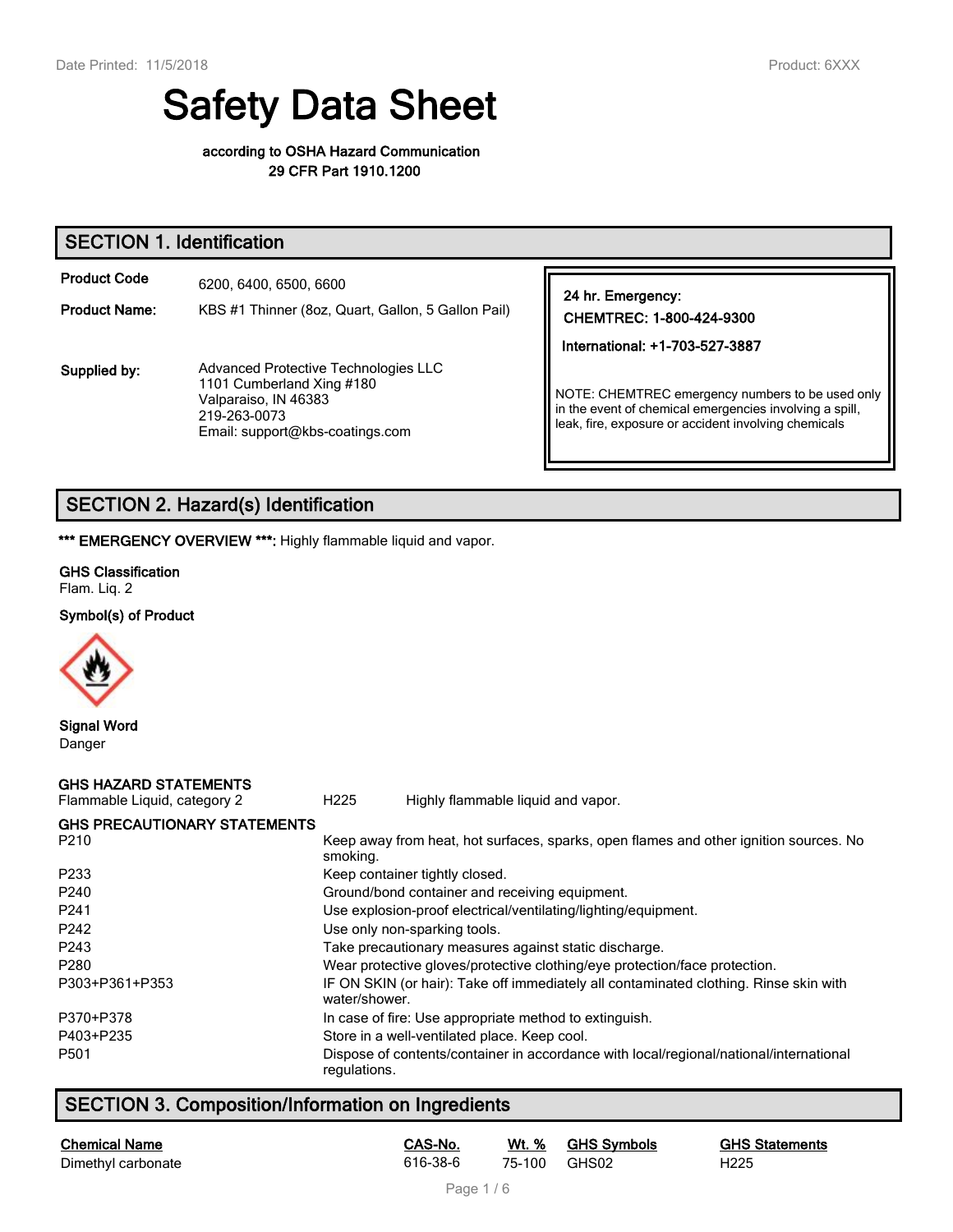Any concentration shown as a range is to protect confidentiality or is due to batch variation.

## **SECTION 4. First-Aid Measures**



**FIRST AID - EYE CONTACT:** Immediately flush eyes with water. Flush eyes with water for a minimum of 15 minutes, occasionally lifting and lowering upper lids. Get medical attention promptly.

**FIRST AID - SKIN CONTACT:** Remove contaminated clothing. Wash skin with soap and water. Get medical attention. Wash clothing separately and clean shoes before reuse.

**FIRST AID - INHALATION:** Rescuers should put on appropriate protective gear. Remove from area of exposure. If not breathing, give artificial respiration. If breathing is difficult, give oxygen. Keep victim warm. Get immediate medical attention.

**FIRST AID - INGESTION:** Small amounts which accidentally enter mouth should be rinsed out until taste of it is gone. DO NOT induce vomiting. Never give anything by mouth to an unconscious person. Consult a physician.

## **SECTION 5. Fire-Fighting Measures**

**UNUSUAL FIRE AND EXPLOSION HAZARDS:** Highly flammable liquid and vapor. Vapors/dust may cause flash fire or explosion. Vapors can travel to a source of ignition and flash back. Empty containers retain product residue (liquid and/or vapor) and can be dangerous. DO NOT pressurize, cut, weld, braze, solder, drill, grind, or expose such containers to heat, flame, sparks, static electricity, or other sources of ignition. Also, do not reuse container without commercial cleaning or reconditioning. Closed container may explode under extreme heat.

**SPECIAL FIREFIGHTING PROCEDURES:** As in any fire, wear self-contained breathing apparatus pressure-demand (MSHA/NIOSH approved or equivalent) and full protective gear. Water spray to cool containers or protect personnel. Use with caution. Avoid use of solid water streams. Water runoff can cause environmental damage. Dike and collect water used to fight fire.

**EXTINGUISHING MEDIA:** Carbon Dioxide, Dry Chemical, Foam, Water Fog

## **SECTION 6. Accidental Release Measures**

**STEPS TO BE TAKEN IN CASE MATERIAL IS RELEASE OR SPILLED:** Wear appropriate personal protective equipment. (See Exposure Controls / Personal Protection Section.)Eliminate all ignition sources. Evacuate unnecessary personnel. Prevent additional discharge of material if able to do so safely. Do not touch or walk through spilled material. Avoid runoff into storm sewers and ditches which lead to waterways. Ventilate spill area. Stay upwind of spill. Collect spilled materials for disposal. Use only noncombustible material for clean-up. Use clean, non-sparking tools to collect absorbed materials. Absorb spill with inert material (e.g. dry sand or earth), then place in a chemical waste container.

## **SECTION 7. Handling and Storage**



**HANDLING:** Use only in a well ventilated area. Avoid breathing vapor, fumes or mist. Avoid contact with eyes, skin, and clothing. Take precautionary measures against static discharge. Ground and bond containers when transferring material. Use spark-proof tools and explosion proof equipment. Always open containers slowly to allow any excess pressure to vent. Follow all MSDS/label precautions even after containers are emptied because they may retain product residues.

**STORAGE:** Keep away from heat, sparks, and flame. Store containers in a cool, well ventilated place. Keep from freezing. Keep container closed when not in use.

## **SECTION 8. Exposure Controls/Personal Protection**

| Ingredients with Occupational Exposure Limits |                      |                       |                     |                         |  |  |
|-----------------------------------------------|----------------------|-----------------------|---------------------|-------------------------|--|--|
| <b>Chemical Name</b>                          | <b>ACGIH TLV-TWA</b> | <b>ACGIH-TLV STEL</b> | <b>OSHA PEL-TWA</b> | <b>OSHA PEL-CEILING</b> |  |  |
| Dimethyl carbonate                            | N.D.                 | N.D                   | N.D                 | N.D.                    |  |  |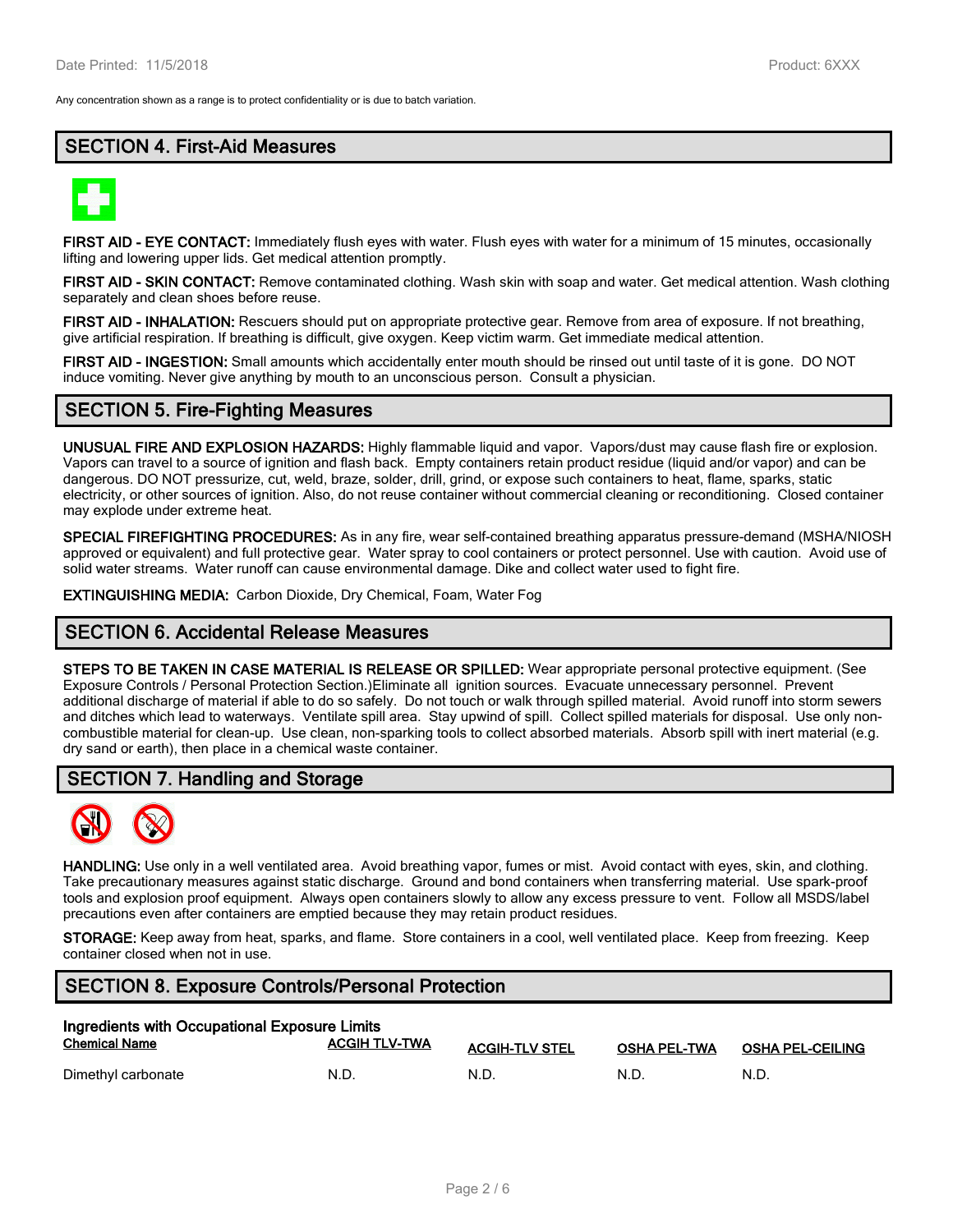#### **Personal Protection**



**RESPIRATORY PROTECTION:** NIOSH/MSHA approved respirators may be necessary if airborne concentrations are expected to exceed exposure limits.



**SKIN PROTECTION:** Wear impervious gloves to prevent contact with the skin. Wear protective gear as needed apron, suit, boots.



**EYE PROTECTION:** Wear safety glasses with side shields (or goggles) and a face shield.



**OTHER PROTECTIVE EQUIPMENT:** Facilities storing or utilizing this material should be equipped with an eyewash facility and a safety shower.



**HYGENIC PRACTICES:** Do not eat, drink, or smoke in areas where this material is used. Avoid breathing vapors. Remove contaminated clothing and wash before reuse. Wash thoroughly after handling. Wash hands before eating.

# **SECTION 9. Physical and Chemical Properties**

| Appearance:                 | Clear, transparent liquid | <b>Physical State:</b>         | Liguid |
|-----------------------------|---------------------------|--------------------------------|--------|
| Odor:                       | Typical                   | <b>Odor Threshold:</b>         | N.D.   |
| Density, g/cm3:             | 1.068                     | pH:                            | N.D.   |
| Freeze Point, °F:           | N.D.                      | Viscosity:                     | N.D.   |
| <b>Solubility in Water:</b> | Insoluble                 | <b>Explosive Limits, vol%:</b> | N.D.   |
| Boiling Range, °F:          | 194 - 194                 | Flash Point, °F:               | 71     |
| <b>Evaporation Rate:</b>    | Not determined            | Auto-ignition Temp., °F:       | N.D.   |
| <b>Vapor Density:</b>       | N.D.                      | Vapor Pressure:                | N.D.   |

(See "Other information" Section for abbreviation legend)

# **SECTION 10. Stability and Reactivity**

**STABILITY:** No Information

**CONDITIONS TO AVOID:** Avoid impact, friction, heat, sparks, flame and source of ignition.

**INCOMPATIBILITY:** Prevent contact with strong oxidizing agents. Keep away from acids. Avoid contact with bases.

**HAZARDOUS DECOMPOSITION PRODUCTS:** Toxic gases/fumes are given off during burning or thermal decomposition. During combustion carbon monoxide may be formed. During combustion carbon dioxide may be formed.

#### **HAZARDOUS POLYMERIZATION:** No Information

# **SECTION 11. Toxicological Information**



**Information on Toxicological Effects**

#### **Primary Route(s) of Entry: Eye Contact, Ingestion, Inhalation, Skin Absorption, Skin Contact**

**EFFECTS OF OVEREXPOSURE - INHALATION:** Vapors are irritating to the respiratory tract. Excessive amounts can cause suffocation. May cause central nervous system depression. May cause dizziness and drowsiness. **EFFECTS OF OVEREXPOSURE - SKIN CONTACT:** May cause skin irritation. May be harmful if absorbed through skin. Prolonged or repeated contact can result in defatting and drying of the skin which may result in skin irritation and dermatitis (rash). **EFFECTS OF OVEREXPOSURE - EYE CONTACT:** May cause eye irritation. May cause redness. **EFFECTS OF OVEREXPOSURE - INGESTION:** Ingestion may cause gastrointestinal tract irritation. **EFFECTS OF OVEREXPOSURE - CHRONIC HAZARDS:** No Information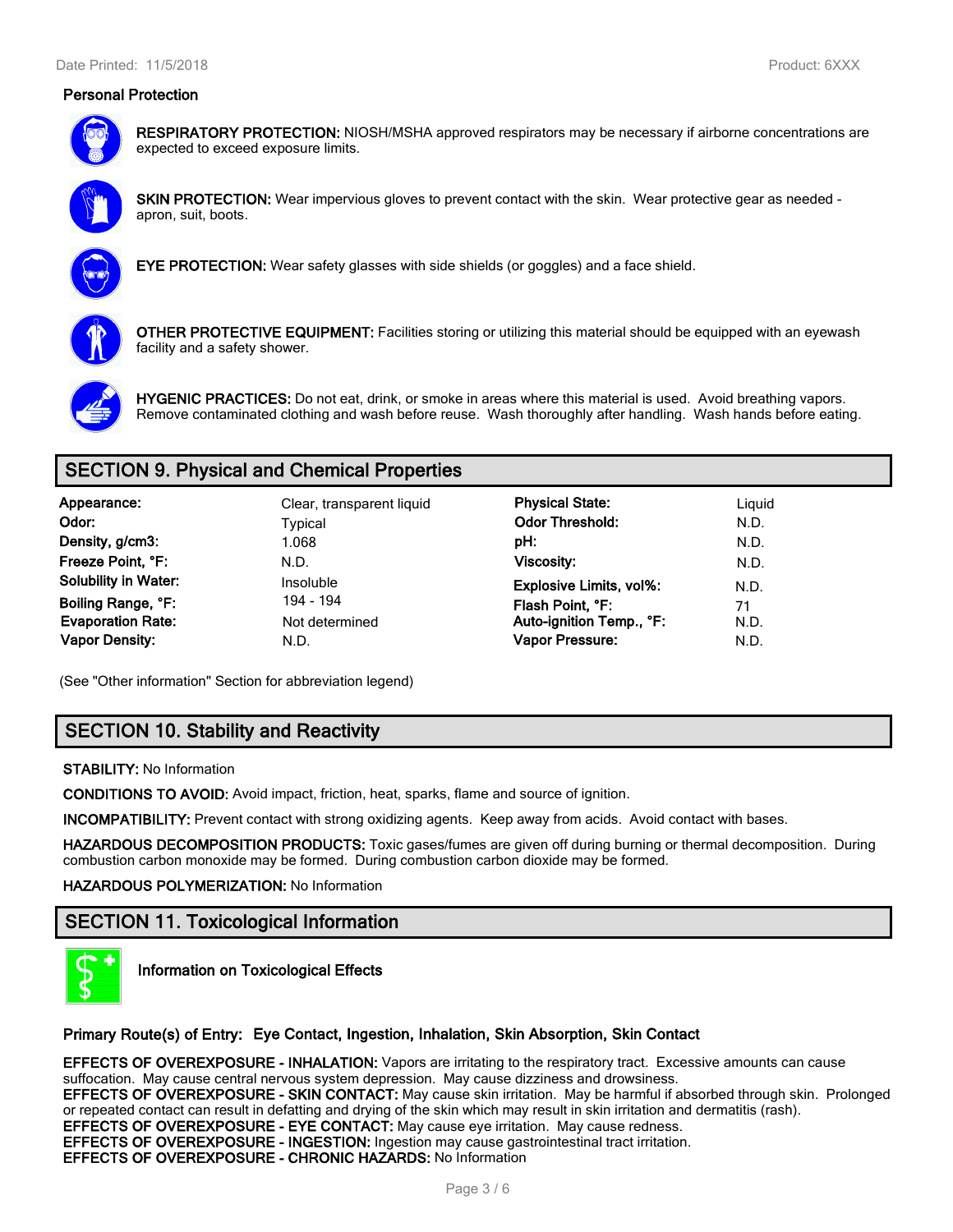#### **Carcinogenicity**

| CAS-No. | Name                        | <u>IARC</u> | <u>NTP</u> |
|---------|-----------------------------|-------------|------------|
|         | 616-38-6 Dimethyl carbonate | N.D.        | N.D.       |

#### **Acute Toxicity Values**

**The acute effects of this product have not been tested. Data on individual components are tabulated below:**

| CAS-No.  | Name               | Oral LD50, mg/kg | Dermal LD50, mg/kg | Vapor LC50, mg/L |
|----------|--------------------|------------------|--------------------|------------------|
| 616-38-6 | Dimethyl carbonate | 13000.0          | >5000              | ·140             |

## **SECTION 12. Ecological Information**

**ECOLOGICAL INFORMATION:** No Information

## **SECTION 13. Disposal Considerations**



**For more guidance and information contact our Waste Services Division at (262) 658-4000.**

**Always dispose of any waste in accordance with all local, state, and federal regulations.**

**DISPOSAL METHOD:** Dispose of waste in accordance with all local, state and federal regulations.

**STEPS TO BE TAKEN IN CASE MATERIAL IS RELEASE OR SPILLED:** Wear appropriate personal protective equipment. (See Exposure Controls / Personal Protection Section.)Eliminate all ignition sources. Evacuate unnecessary personnel. Prevent additional discharge of material if able to do so safely. Do not touch or walk through spilled material. Avoid runoff into storm sewers and ditches which lead to waterways. Ventilate spill area. Stay upwind of spill. Collect spilled materials for disposal. Use only noncombustible material for clean-up. Use clean, non-sparking tools to collect absorbed materials. Absorb spill with inert material (e.g. dry sand or earth), then place in a chemical waste container.

## **SECTION 14. Transport Information**

In accordance with DOT

As packaged this material can be shipped as a "Consumer Commodity ORM-D" Exemption.

| DOT Proper Shipping<br>Name: | Dimethyl carbonate | <b>Packing Group:</b>   |                |  |
|------------------------------|--------------------|-------------------------|----------------|--|
|                              |                    | <b>Hazard SubClass:</b> | No Information |  |
| <b>DOT Hazard Class:</b>     |                    | Resp. Guide Page:       | 129            |  |
| <b>DOT UN/NA Number:</b>     | UN1161             |                         |                |  |

# **SECTION 15. Regulatory Information**

## **U.S. Federal Regulations:**

#### **CERCLA - SARA Hazard Category**

This product has been reviewed according to the EPA 'Hazard Categories' promulgated under Sections 311 and 312 of the Superfund Amendment and Reauthorization Act of 1986 (SARA Title III) and is considered, under applicable definitions, to meet the following categories:

Fire Hazard, Acute Health Hazard

#### **SARA SECTION 313:**

This product contains the following substances subject to the reporting requirements of Section 313 of Title III of the Superfund Amendment and Reauthorization Act of 1986 and 40 CFR part 372:

No Sara 313 components exist in this product.

#### **TOXIC SUBSTANCES CONTROL ACT:**

This product contains the following chemical substances subject to the reporting requirements of TSCA 12(B) if exported from the United States: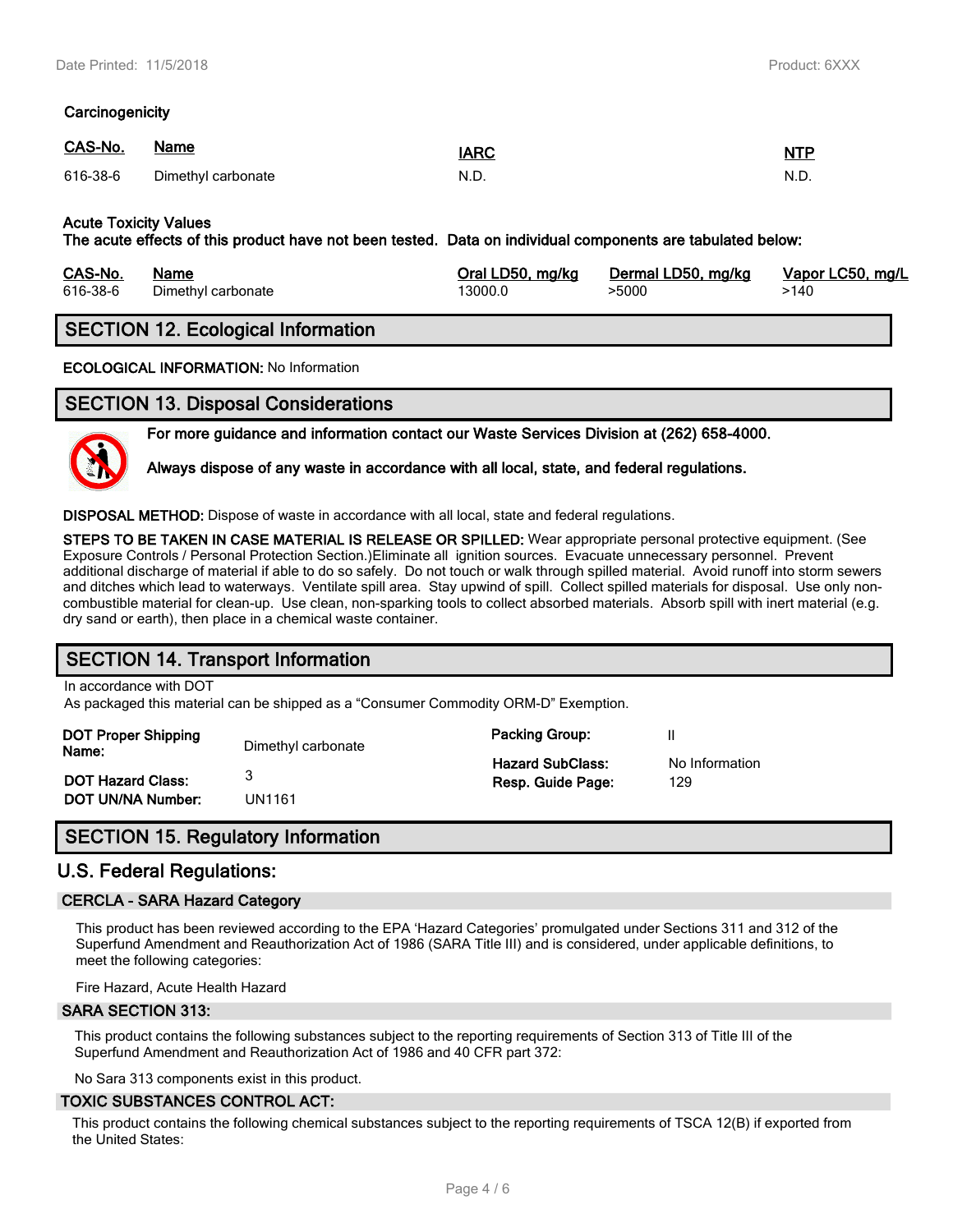No TSCA components exist in this product.

# **U.S. State Regulations: NEW JERSEY RIGHT-TO-KNOW:**

The following materials are non-hazardous, but are among the top five components in this product.

No NJ Right-To-Know components exist in this product.

#### **PENNSYLVANIA RIGHT-TO-KNOW**

The following non-hazardous ingredients are present in the product at greater than 3%.

No PA Right-To-Know components exist in this product.

#### **CALIFORNIA PROPOSITION 65 CARCINOGENS**

Warning: The following ingredients present in the product are known to the state of California to cause Cancer.

No Proposition 65 Carcinogens exist in this product.

#### **CALIFORNIA PROPOSITION 65 REPRODUCTIVE TOXINS**

Warning: The following ingredients present in the product are known to the state of California to cause birth defects, or other reproductive hazards.

No Proposition 65 Reproductive Toxins exist in this product.

#### **International Regulations: As follows -**

#### **CANADIAN WHMIS:**

This SDS has been prepared in compliance with Controlled Product Regulations except for the use of the 16 headings.

WHMIS Class: No Information

| <b>SECTION 16. Other Information</b>                                                        |               |                                         |                    |  |                                                                                                             |         |
|---------------------------------------------------------------------------------------------|---------------|-----------------------------------------|--------------------|--|-------------------------------------------------------------------------------------------------------------|---------|
| <b>Revision Date:</b>                                                                       | 11/5/2018     |                                         |                    |  | <b>Supersedes Date:</b>                                                                                     | New SDS |
| Datasheet produced by:                                                                      |               | <b>EH&amp;S</b> - Regulatory Department |                    |  |                                                                                                             |         |
| <b>HMIS Ratings:</b>                                                                        |               |                                         |                    |  |                                                                                                             |         |
| Health:                                                                                     | Flammability: | 3                                       | <b>Reactivity:</b> |  | <b>Personal Protection:</b>                                                                                 |         |
| Volatile Organic Compounds, gr/ltr:<br>0                                                    |               |                                         |                    |  |                                                                                                             |         |
|                                                                                             |               |                                         |                    |  | DISCLAIMER: THE VOLATILE ORGANIC COMPOUND (VOC) CONTENT REPORTED HEREIN, IF ANY, IS BASED ON A MATERIAL VOC |         |
|                                                                                             |               |                                         |                    |  | CALCULATION. NOTE THAT SEVERAL METHODS ARE USED FOR CALCULATING VOC CONTENT AND THAT STANDARDS/             |         |
|                                                                                             |               |                                         |                    |  | REQUIREMENTS REGARDING VOC CONTENT VARY BY LOCATION/JURISDICTION. ACCORDINGLY, EMCO MAKES NO                |         |
|                                                                                             |               |                                         |                    |  | REPRESENTATIONS OR WARRANTIES. EXPRESS OR IMPLIED. REGARDING THIS MATERIAL'S COMPLIANCE WITH VOC STANDARDS/ |         |
| REQUIREMENTS APPLICABLE IN LOCATIONS/JURISDICTIONS WHERE THIS MATERIAL MAY BE SOLD OR USED. |               |                                         |                    |  |                                                                                                             |         |

#### **Text for GHS Hazard Statements shown in Section 3 describing each ingredient:**

H225 Highly flammable liquid and vapor.

**Icons for GHS Pictograms shown in Section 3 describing each ingredient:**